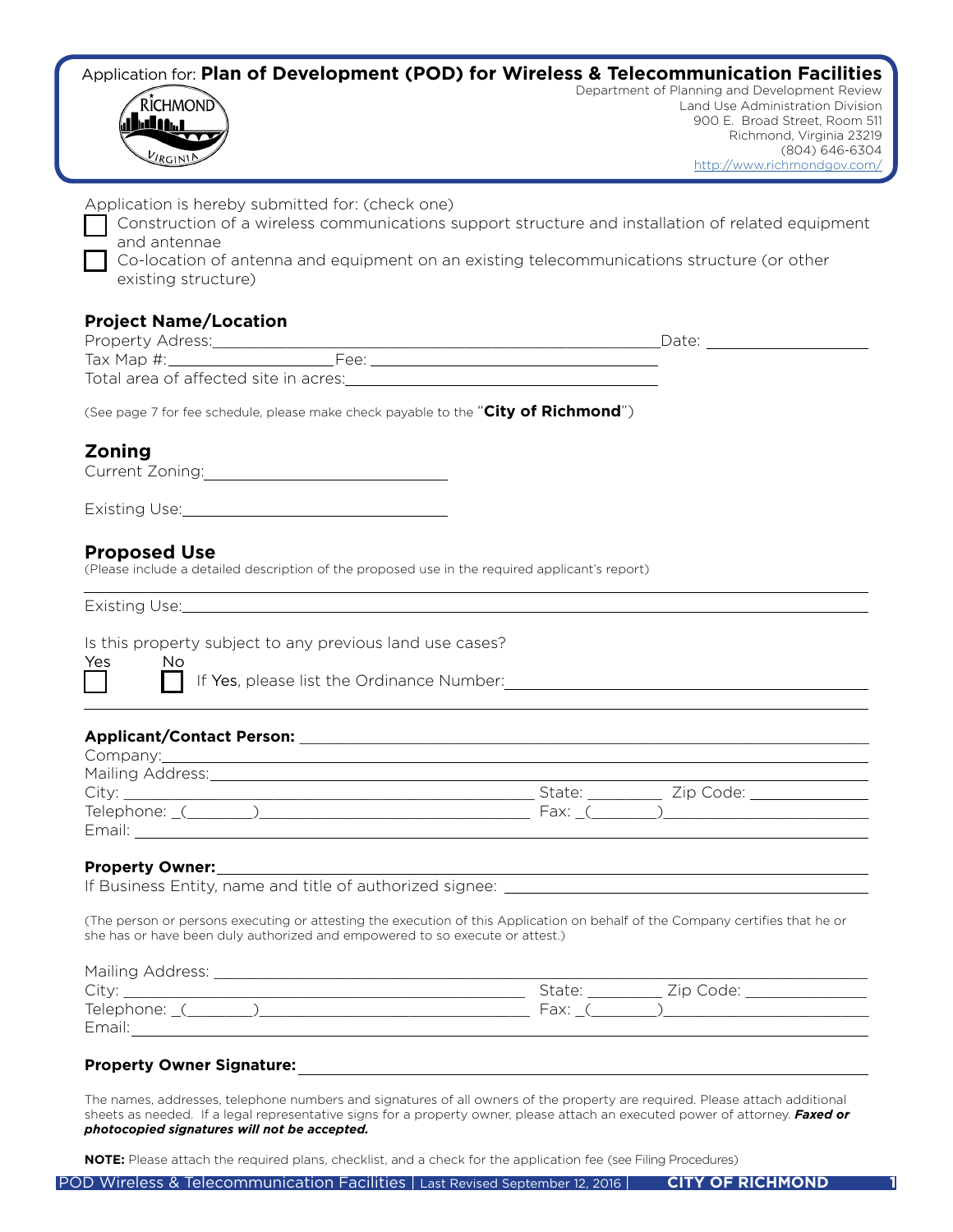# **Administrative Land Use Application Process**



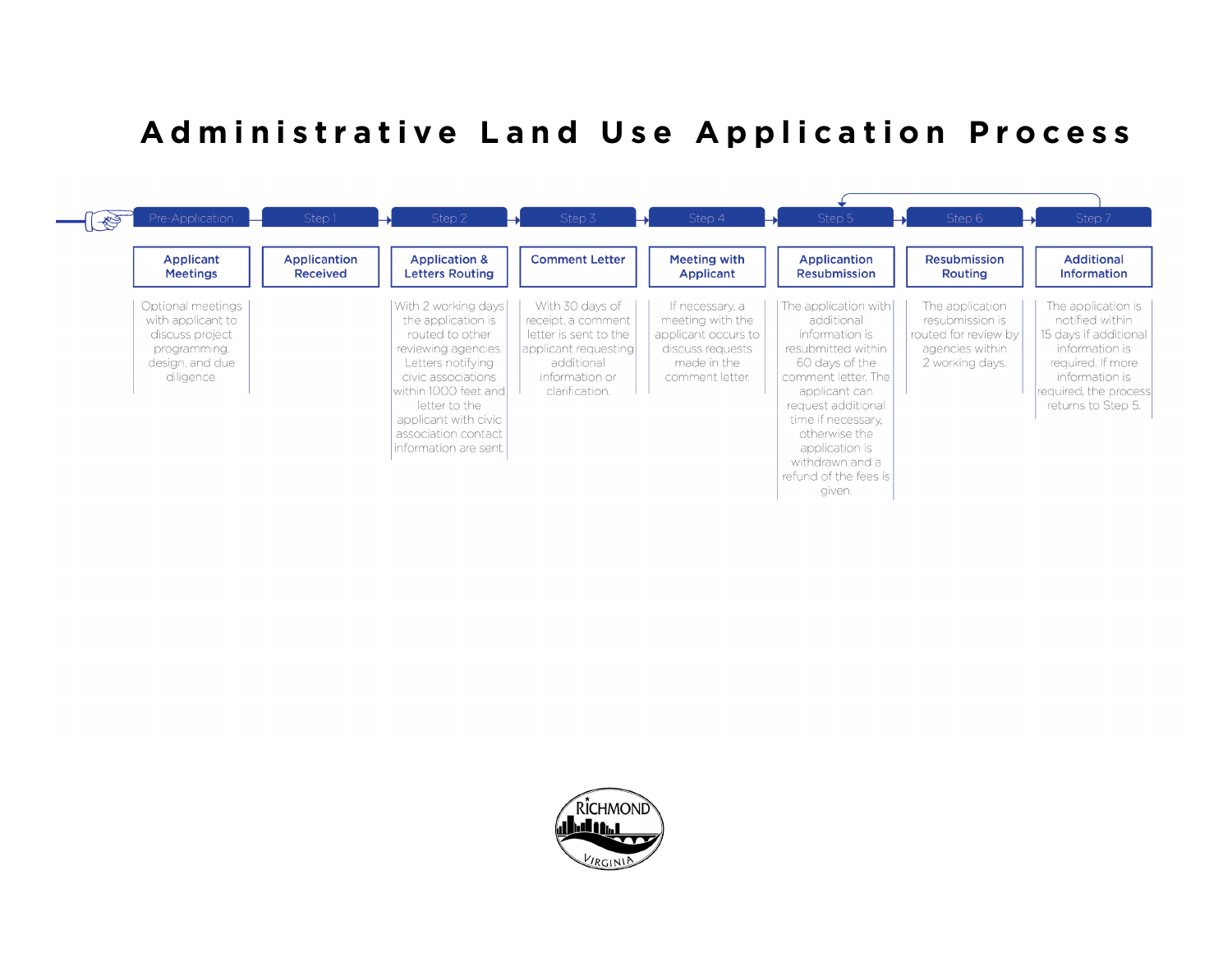

Filing Procedures For: **POD for Wireless & Telecommunication Facilities** 

### **FILING**

Wireless & Telecommunication Plan of Development applications are filed with the Department of Planning & Development Review, Land Use Administration Division, Room 511, City Hall, 900 East Broad Street, Richmond, Virginia 23219, Telephone (804) 646-6304. The applicant, prior to submission, should discuss and review with staff any potential issues relating to the City's Master Plan, zoning and any other land use issues that may be involved.

#### **APPLICATION REQUIREMENTS**

Application for a telecommunications plan of development must include the following, each part of which is explained below:

- Application form, including a completed checklist; **1.**
- Folded and electronic plans; **2.**
- **3.** The applicant's narrative; and
- 4. Application fee.
- **Application Form:** All the owners of the property must sign the application form. If a legal **1.** representative signs for a property owner, a copy of an executed power of attorney is required.
- **Plans/Plats:** Electronic plans (PDF and/or JPG) are required for initial subsequent plan **2.** submittals. Plans must be drawn to scale and must show dimensions of the information required.
- **Applicant's Narrative & Supplemental Materials:** an electronic copy (PDF) with submittal **3.** package. Please see page 4 for details and requirements.

#### **Application Fee 4.**

The appropriate fee must accompany the application. Checks should be made payable to the "City of Richmond". The fees are determined from the following schedule:

| <b>Application Type</b> | <b>Fee Required</b>         |
|-------------------------|-----------------------------|
| Initial Application     | $$500.00 + $100$ per acre** |

\*\*\$100 for each acre or fraction there of over the first acre (fee is not prorated by acreage)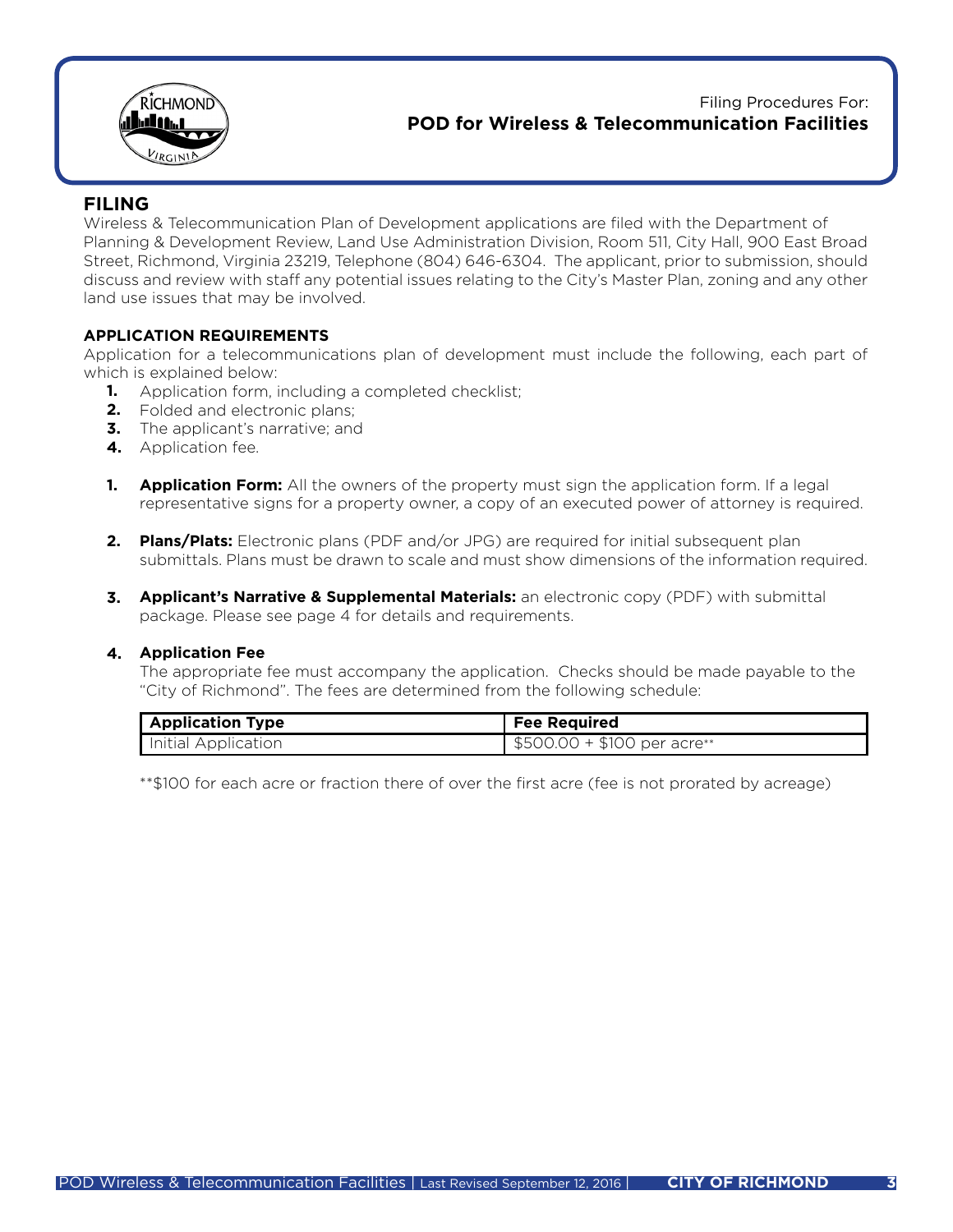

 Checklist Requirements for: **POD for Wireless & Telecommunication Facilities** 

#### **Standard Plat Notes:**

- Name of project, developer, preparer of plans
- $\Box$  Plan date and revision dates
- $\Box$  Dimensions and bearings of property lines taken from deed or survey
- Vicinity map, north arrow, and bar scale
- $\Box$  Land area of site
- $\Box$  Zoning and existing use of subject property and all adjacent properties

#### **Existing Features:**

- $\Box$  Physical features including structures, buildings, paved areas, fences, signage, curbs, gutters, fire hydrants, public rights-of-way (note width), streets, alleys, easements, and/or other adjacent improved or unimproved rights-of-way
- $\Box$  Trees and other significant vegetative material
- Bodies of water and limits of 100-year floodplain
- $\Box$  Limits of Chesapeake Bay Preservation Areas

#### **Proposed Features:**

- $\Box$  Proposed curb cuts and curb improvements for site access
- $\Box$  Location and materials to be used for access and service of site as shown on site plan
- $\Box$  Equipment structure(s): dimensions, materials, color, and use shown on site plan and elevation drawings
- $\Box$  Outside lighting: location, height and type
- $\Box$  Height, character and location of any additional screening (fences, walls, vegetation)
- $\Box$  Detailed landscape plan, including type and size of proposed material, height, character and location of any additional screening (fences, walls, vegetation), and extent of retained vegetation

#### **Project Information:**

- □ Owner of Property, Manager/Operator of Structure (if a monopole or tower)
- **□** Latitude and longitude of structure
- Site elevation
- **□** Type of structure (Building Mount, Power Mount, Monopole)
- $\Box$  Structure height and mounting height of existing (if any) and proposed arrays
- Signal type/ Frequency (PCS, Cellular, Paging, etc.)
- Number of vacant slots made available for co-location
- $\Box$  Narrative describing services provided from site, the site selection process, status of any regulatory review (FCC, FAA, NEPA, etc.), compliance with NIER standards, statement of noninterference with other nearby public safety signals, and noting whether site may be used at no cost for public safety antennas
	- $\Box$  (see Sec. 114-692.2(a) of the City Zoning Ordinance)
- $\Box$  Statement regarding need for height of monopole and availability for co-location (see Sec 114-692.5(3))
- $\Box$  Statement regarding necessity for traditional array if uni-cell or side mount antennas are not utilized (see Sec 114-692.5(d) of the City Zoning Ordinance)

#### **Network Information:**

- $\Box$  Map showing location of proposed site and location of existing facilities within city and with 3 miles of city.
- $\Box$  Table with data and all sites noted on map, identifying address, lat./long., type of support structure tower, monopole, power mount, building, etc.) mounting height of antenna arrange.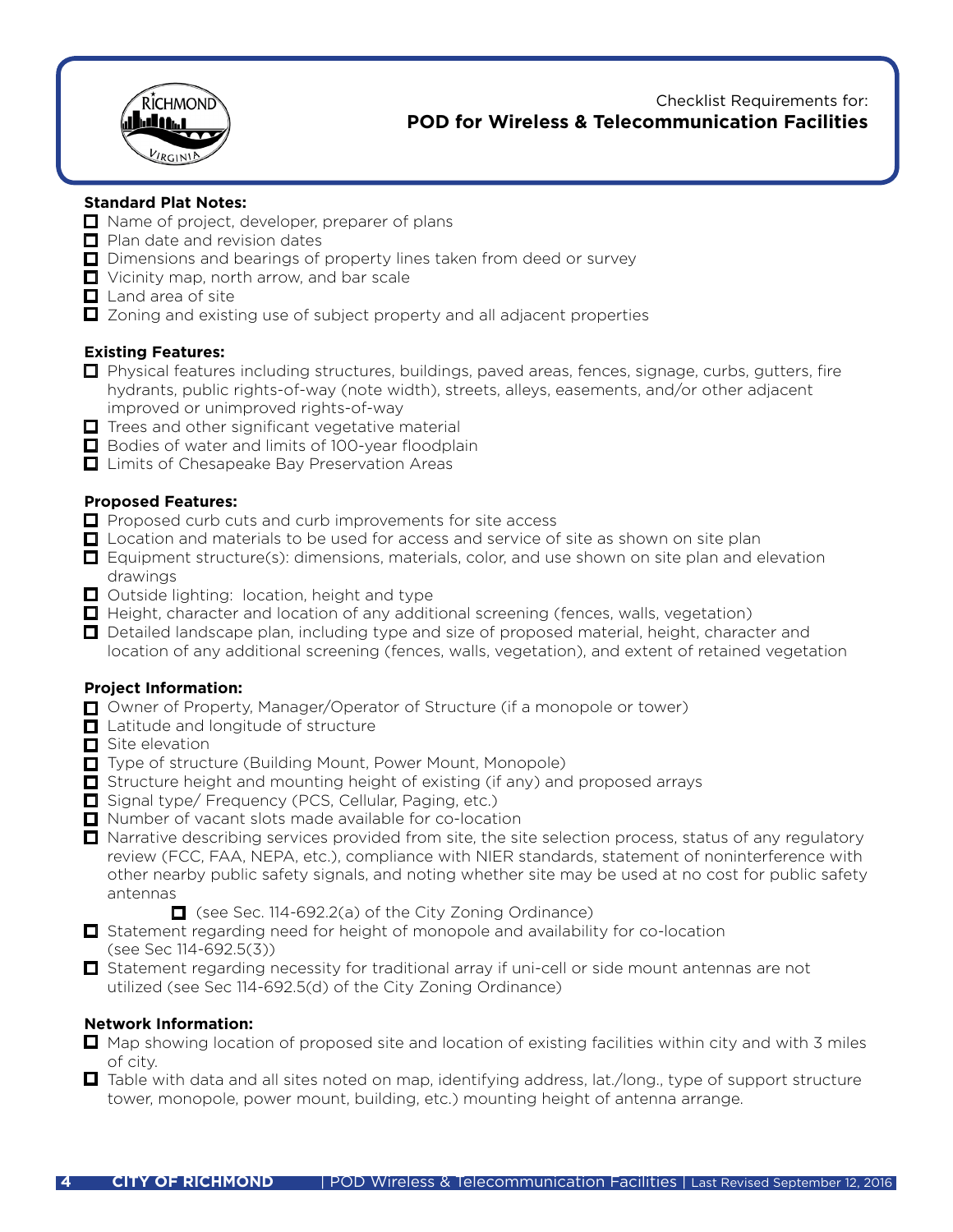

Applicants Narrative & Suplemental Materials For: **POD for Wireless & Telecommunication Facilities** 

#### **Applicant's Narrative & Supplemental Materials:** *(Required for ALL Proposed Facilities)*

- The applicant's narrative report should be drafted separately from the plans and contain the following information: **1.**
- **a.** The address and latitude/longitude of the proposed location;
- **b.** A description of communications/broadcast services which the applicant intends to provide at the site;
	- The methodology behind the site selection (i.e., describe alternative sites considered in the site selection process and why the proposed site is the most suitable); **c.**
- **d.** A description of any other regulatory review required for the site and the status of that review (Federal Communications Commission, Federal Aviation Administration, NEPA impact report);
	- The measures that will be taken to ensure compatibility with surrounding properties; **e.**
	- A statement acknowledging removal of antennas upon termination of the use; **f.**
- **g.** A statement indicating compliance with NIER standards;
	- A noninterference statement; **h**
- **e.** A statement indicating willingness to allow and the feasibility of collocation of other users at the site; and
	- A statement indicating whether the site will be shared with the city if needed for public safety purposes. **j.**
	- A map showing the location of the proposed site and the location of existing facilities **2.** operated or owned by the applicant within the city and within three miles of the corporate limits, with an accompanying description of each facility (address, latitude/longitude, height of support structure, mounting height of antenna array, and willingness to allow and feasibility of collocation of other users at site).
	- Plans required for applications shall also clearly depict the following: **3.**
- **a.** The location of the facility within the overall property, the access point from a public street, the location of other structures within 100 feet.
- **b.** A detailed layout plan consisting of a site plan, roof plan, floor plan, as applicable to the specific proposal.
- **c.** Detailed elevation drawings showing the location and type of antenna array, the structural element to which the array will be affixed, and for mounts using alternative support structures, any architectural device used to incorporate the array into building/ structure design, the location and materials of any security fencing where required.
- **d.** The location and details of lighting when required.
- **e.** The location, type of equipment, noise suppression measures and operational procedure for any emergency power supply.
	- The color of antennas, cables, supports structure. **f.**
- **g.** Landscape plans--minimum evergreen hedge for the base of the support structure and ground-mounted equipment, with additional trees for support structure screening.
	- A statement within the applicant's narrative and on the plan that states any antenna, support **4.** structure, and/or related electronic equipment which have not been used for the purpose of radio transmission for a continuous period of 12 months shall be deemed to be abandoned and shall be removed from the premises within 90 days of such abandonment.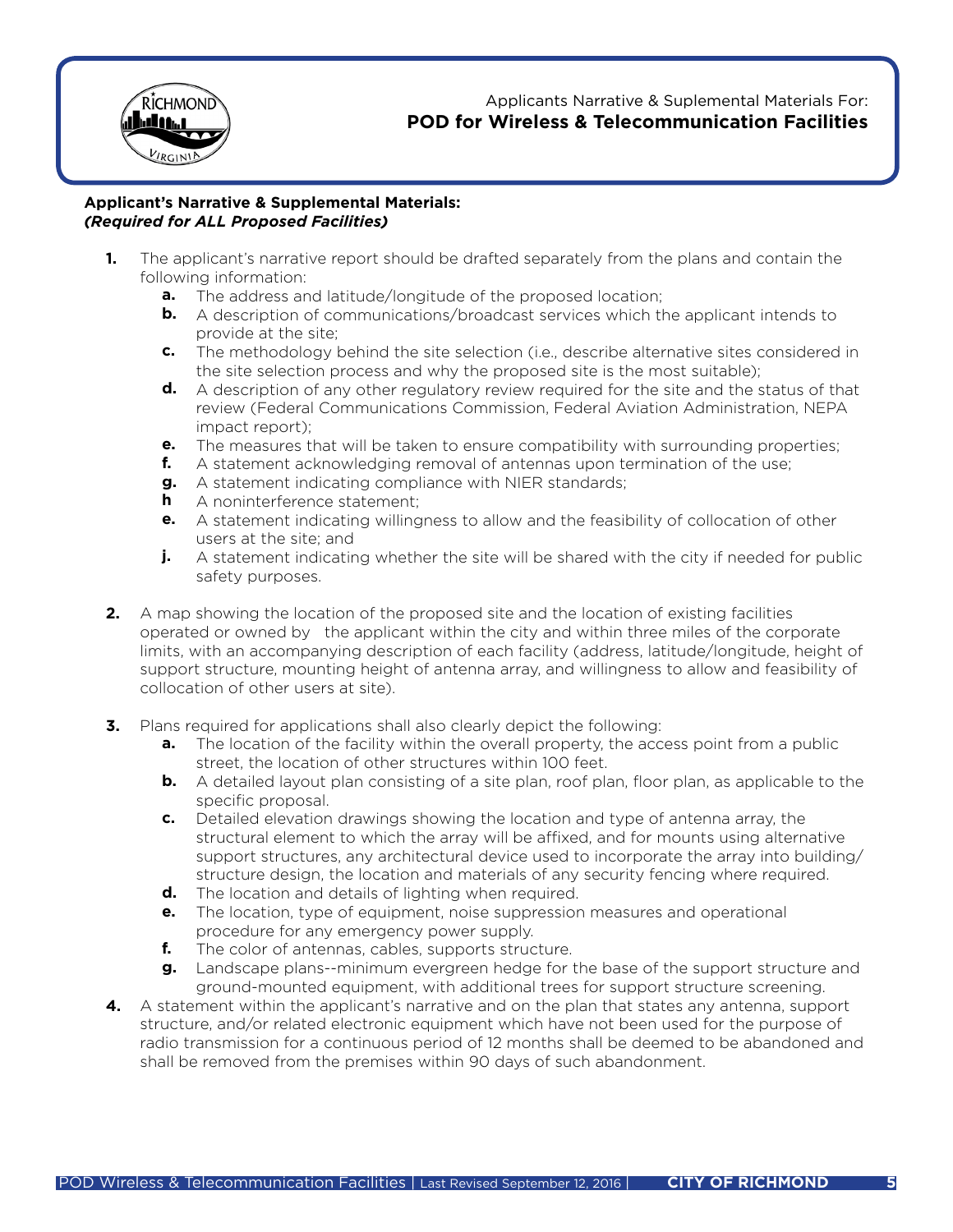

Submission Guidelines For: **POD for Wireless & Telecommunication Facilities** 

#### **SITE LAYOUT 1.**

- **a.** Dimensions and bearings of property lines of site.
- **b.** Abutting streets and widths.
- **c.** Proposed improvements: buildings, parking lots, sidewalks, etc., if parking is provided indicate the circulation pattern.

#### **UTILITY PLAN 2.**

**a.** Utility services, lighting, rights-of-way, easements, underground structures, hydrants, etc.

#### **GRADING AND DRAINAGE PLAN 3.**

#### **ARCHITECTURAL 4.**

- **a.** Building elevations, with details and colors of finishing elements.
	- If buildings are close to the property line, then a vertical property line should be indicated so that encroachments or setbacks may be identified. **b.**
- **c.** Floor plans, basic layout, height of structure.

#### **LANDSCAPE AND SCREENING/FENCING PLAN 5.**

- **a.** Planting design, plant schedule that list plant specifications and quantity.
- **b.** Buffer detail and type.
- **c.** Details of screening and/or fencing, including height and composition of screening.

#### **LIGHTING PLAN 6.**

- **a.** Location of lights on the site.
- **b.** Detail of fixtures, including height and type.
- **c.** An isolux diagram.
- Lighting considerations: **•**
- A lighting plan should have a uniformity of light coverage, type and color of lighting, location and fixture style.
- Off street parking should be well lit with an even distribution of a minimum of **•** 1.0 foot candle within the area devoted to parking.
- Lighting is to be directed downward and light shall not spill over to adjacent **•** property or cause a traffic hazard. Illumination at property lines should be no more than approximately .5-foot candles.
- Type of fixtures should be consistent with the style of fixture already installed in the neighborhood.

#### **SIGNAGE PLAN 7.**

- **a.** Location of signs or flags on the site.
- **b.** Detail of signs/flags, including dimensions and wording.